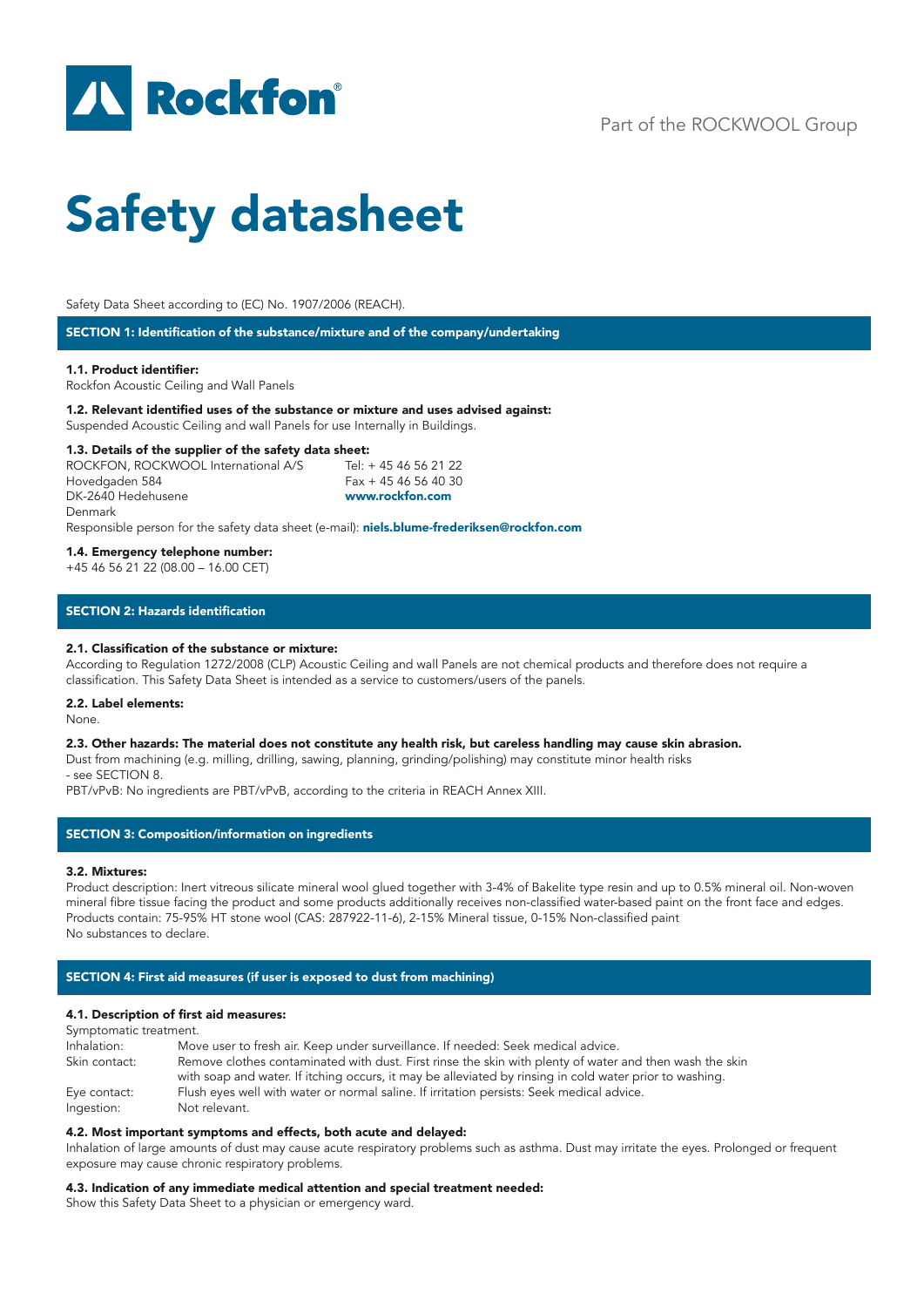

# SECTION 5: Firefighting measures

### 5.1. Extinguishing media:

Water is preferred, foam may be used.

### 5.2. Special hazards arising from the substance or mixture:

Do not breathe smoke gasses: Carbon monoxide.

### 5.3. Advice for firefighters:

When entering burning area: Wear self contained breathing apparatus.

# SECTION 6: Accidental release measures

#### 6.1. Personal precautions, protective equipment and emergency procedures: Not relevant.

### 6.2. Environmental precautions:

Not relevant.

### 6.3. Methods and material for containment and cleaning up:

Clean the area using vacuum equipment. Dampen dust with water. Then transfer material to a suitable container.

### 6.4. Reference to other sections:

Not relevant.

### SECTION 7: Handling and storage

### 7.1. Precautions for safe handling:

Keep work area clean and dispose scrap material and debris in suitable containers. Spray with water before sweeping or use vacuum equipment. Ensure good ventilation.

### 7.2. Conditions for safe storage, including any incompatibilities:

Keep material in original packaging until it is to be used and protect against damage including weather.

The products must not be exposed to water (including rain) during storage.

The products must be stacked flat on level floor with protective panels or sheets between products and floor.

The products must not be stacked higher than specified on packaging.

The products must be stored in locations with temperatures in the range of 1-35°C and up to 95% relative humidity.

The location of storage must be free of chemicals, mould, fungi and other kinds of pollution.

# 7.3. Specific end use(s):

See SECTION 1

### SECTION 8: Exposure controls/Personal protection

# 8.1. Control parameters:

Occupational exposure limits: Comply with national and local regulations for dust exposure. DNEL/PNEC: No CSR.

### 8.2. Exposure controls:

Maintain sufficient local exhaust and ventilation when machining. Ventilated air should not be recycled.

Personal protective equipment:

Inhalation: When installing insulation in unventilated spaces, wear a suitable disposable face mask: Use an approved mask with a particle filter: Type P2 (EN149). The filter has a limited lifetime and must be changed. Read the instruction.<br>Skin: When handling When handling products, cover any exposed skin Eyes: Wear goggles when working with products overhead (EN166).

Environmental exposure controls: None particular.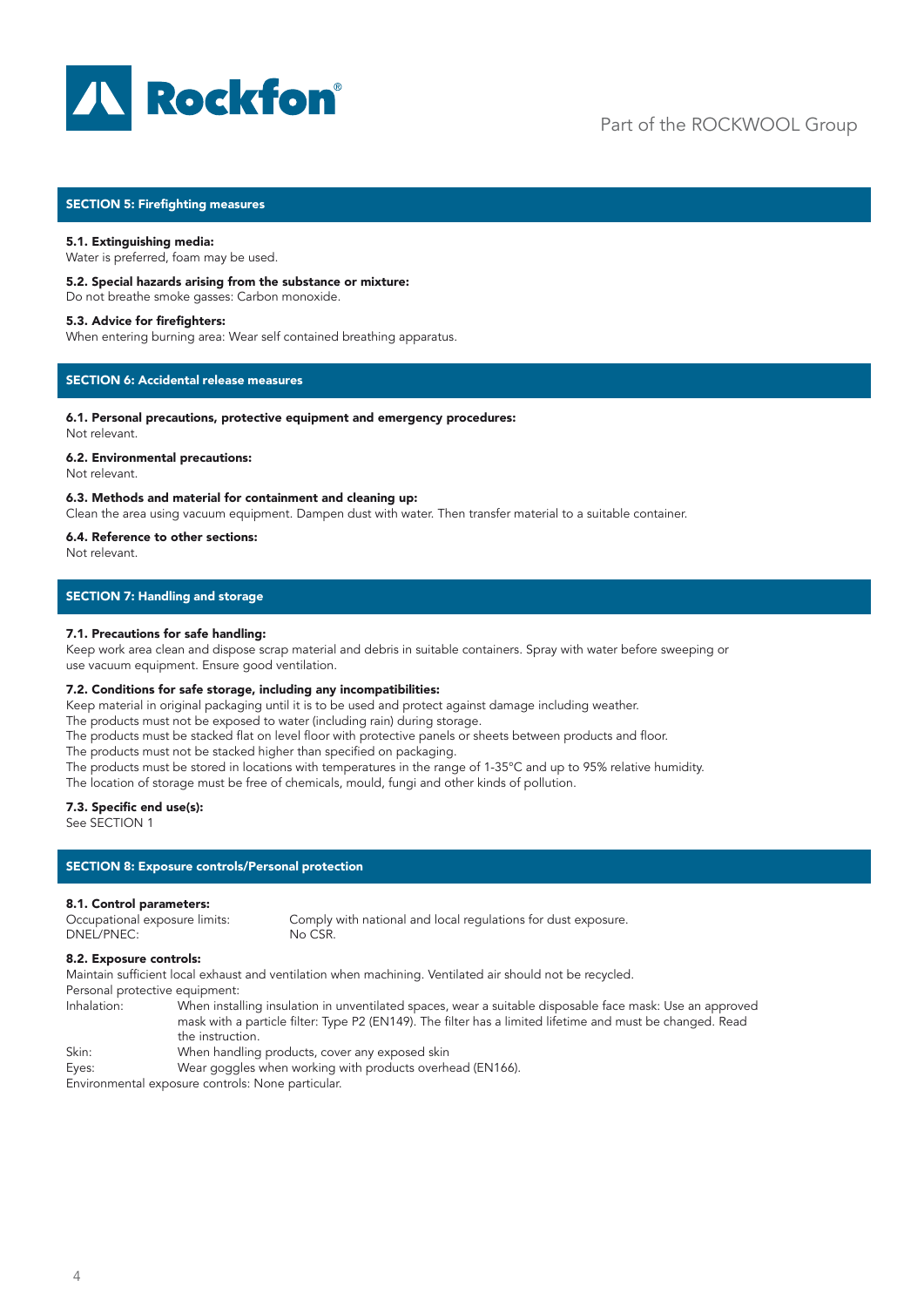

# Part of the ROCKWOOL Group

# SECTION 9: Physical and chemical properties

# 9.1. Information on basic physical and chemical properties:

Appearance: Solid, grey-green.<br>Odour: Odour: Odourless pH:<br>
Meutral or slightly alkaline (pH: 7 – 9)<br>
Melting point / freezing point (oC):<br>
> 1000 Melting point / freezing point ( $oC$ ): Initial boiling point and boiling range (oC): Not applicable<br>Decomposition temperature (oC):  $>200$ Decomposition temperature (oC):  $> 200$ <br>
Flash point (oC):  $\qquad \qquad$  Not applicable Flash point  $(oC)$ : Evaporation rate:<br>
Flammability (solid, gas):<br>
Stone wool cor Upper/lower flammability or explosive limits (vol-%): Not applicable Vapour pressure (bar, 20oC): Not applicable Vapour density (air=1): Not applicable Relative density (kg/m3) 70 – 150 (depending on products) Solubility: Insoluble in water and chemically inert Partition coefficient: n-octanol/water, Log Kow: Not soluble in n-octanol or water<br>Auto-ianition temperature (oC): Not relevant Auto-ignition temperature (oC): Viscosity: Not applicable<br>
Explosive/Oxidising properties: Not applicable Explosive/Oxidising properties:

No available data Stone wool core is not combustible according to ISO 1182

### **9.2. Other information:** None relevant

# SECTION 10: Stability and reactivity

### 10.1. Reactivity:

Chemically inert. Does not attack other materials.

### 10.2. Chemical stability:

Stable under recommended conditions (see section 7).

#### 10.3. Possibility of hazardous reactions: See SECTION 10.1.

10.4. Conditions to avoid:

None.

### 10.5. Incompatible materials:

None.

#### 10.6. Hazardous decomposition products:

When mineral wool is heated above approximately 200°C, binder components and decomposition gases are emitted from the binder which can be detected as odour.

# SECTION 11: Toxicological information

### 11.1. Information on toxicological effects:

Not relevant for ceiling panels.

Information on likely routes of exposure: May be absorbed by inhalation (lungs).

Synergistic products: Tobacco smoke may enhance the effects of inhalation of machining dust. Symptoms: Inhalation: Inhalation of large amounts of dust/fibres may cause acute respiratory problems. Skin: Coarse fibres can cause itching on skin. Eyes: Dust may irritate.<br>
Ingestion: Not relevant. Not relevant. Chronic effects: Prolonged or frequent exposure may cause chronic respiratory problems if not prevented by personal protective measures and/or engineering controls such as local exhaust. Carcinogenicity of product: None, Due to their high biosolubility, the fibres of Rockwool stone wool are assessed as substances free from possible carcinogenic effects on health.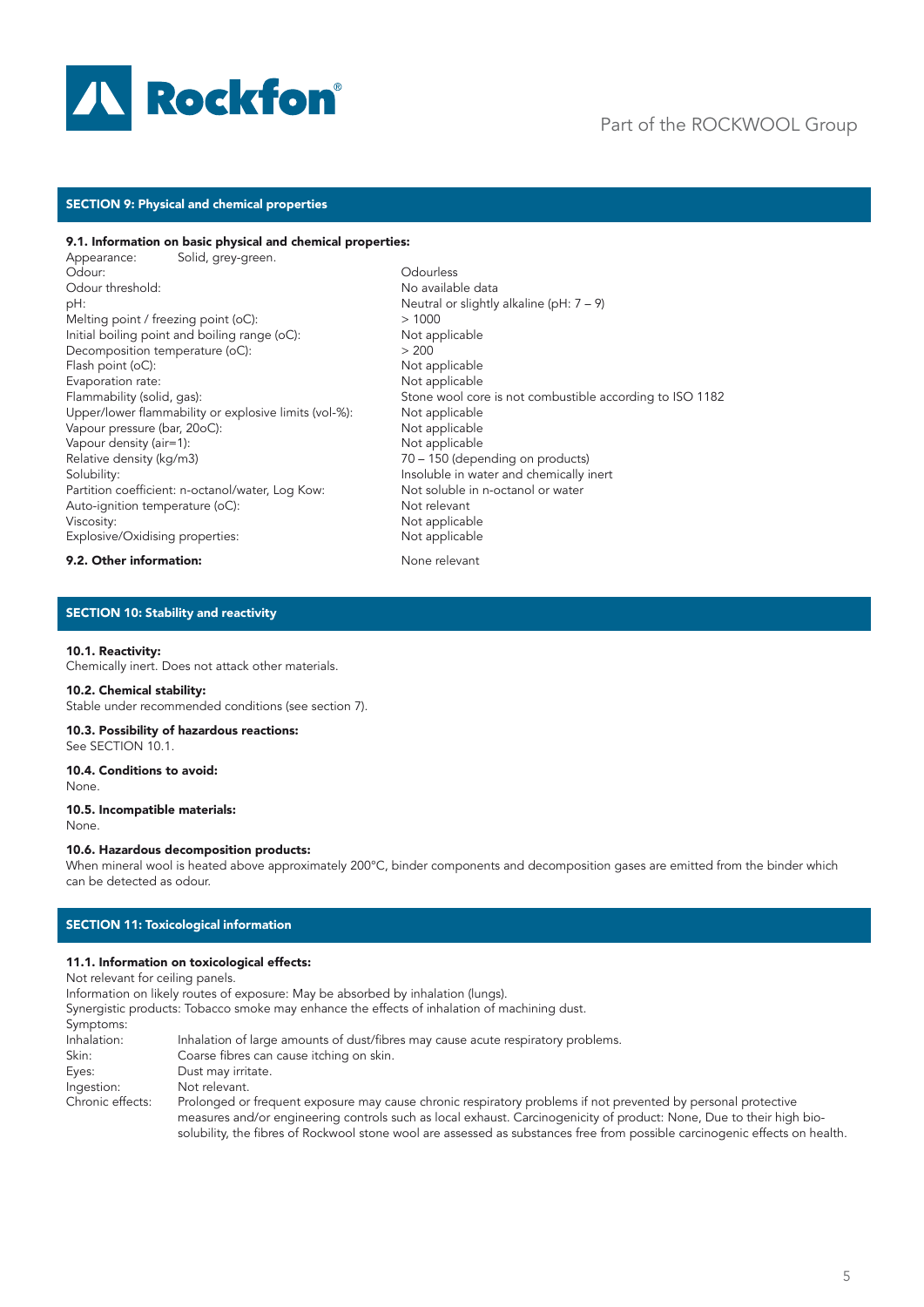

# Part of the ROCKWOOL Group

# SECTION 12: Ecological information

12.1. Toxicity: Not applicable for ceiling panels.

12.2. Persistence and degradability: Not relevant.

12.3. Bioaccumulative potential: Not relevant.

12.4. Mobility in soil: Not relevant.

12.5. Results of PBT and vPvB assessment: Not relevant.

12.6. Other adverse effects: Not relevant.

# SECTION 13: Disposal considerations

# 13.1. Waste treatment methods:

Comply with national and local regulations for inert waste. Dispose of waste in accordance with local regulations. EWC-Code: 17 06 04 (Insulation materials)

# SECTION 14: Transport information

Not dangerous goods according to ADR/RID/IMDG/IATA.

14.1. UN-no.: None.

- 14.2. UN proper shipping name: None.
- 14.3. Transport hazard class(es): None.

14.4. Packing group: None.

14.5. Environmental hazards: None.

14.6. Special precautions for user: None.

14.7. Transport in bulk according to Annex II of MARPOL 73/78 and the IBC Code: Not relevant.